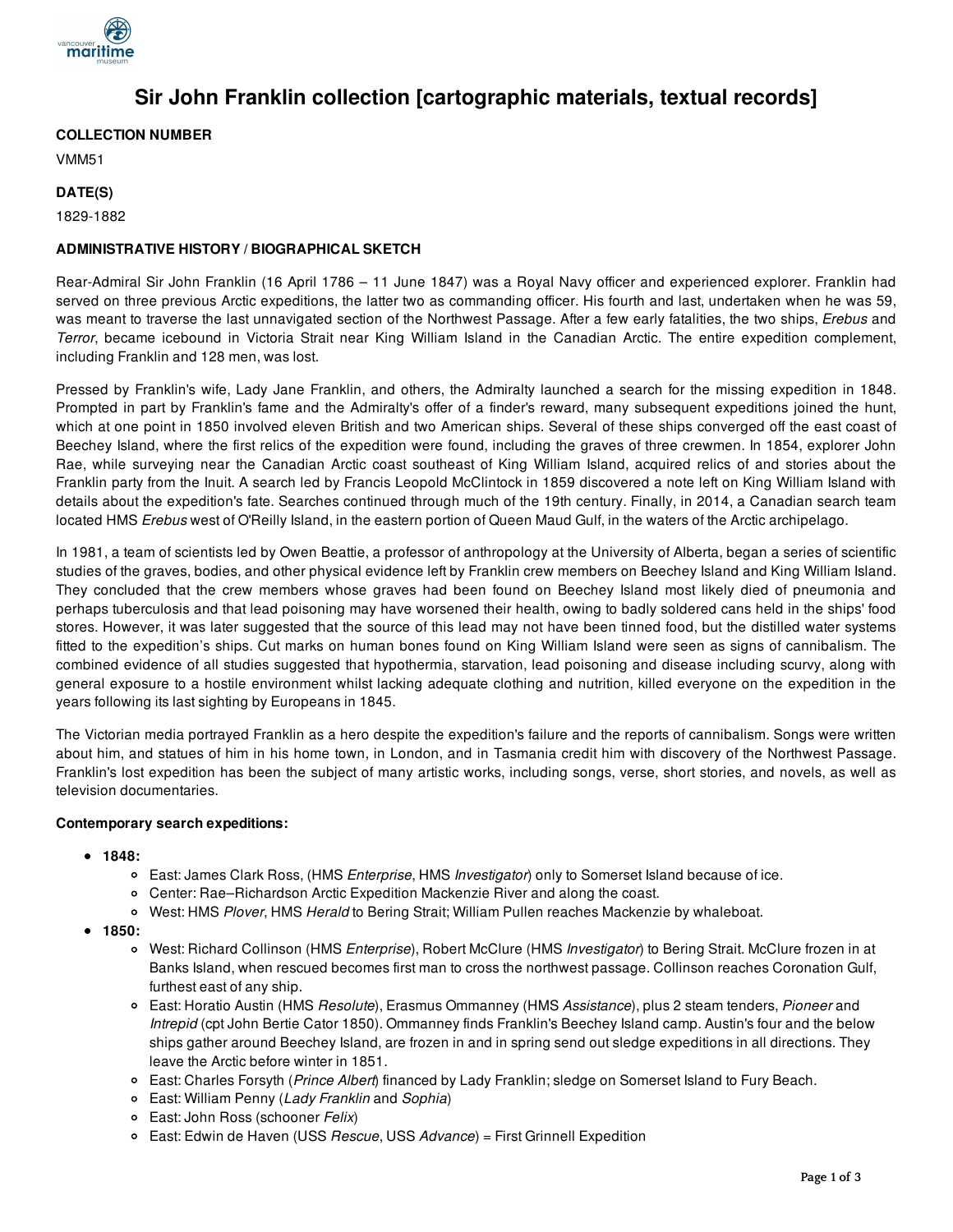

- **1851:** William Kennedy (*Prince Albert* again) finds Bellot Strait proving that Somerset Island is an island.
- **1852:**
	- Edward Augustus Inglefield in northern Baffin Bay.
	- Edward Belcher in five ships; much sledge exploration; rescues McClure; 4 ships abandoned in the ice. Bredalbane crushed by ice.
	- Elisha Kane led the Second Grinnell Expedition
	- Boat expedition up the Wellington Channel under the command of R. M'Cormick, R.N., in HMB *Forlorn Hope*
- **1854:** John Rae learns where Franklin lost his ship.
- **1855:** Anderson and Stewart descend the Back River and find relics in Chantry Inlet.
- **1857:** Francis Leopold McClintock finds relics at King William Island, including a ship's boat on runners containing two corpses.
- **1869:** Charles Francis Hall at King William Island
- **1875:** Allen Young blocked at Peel Sound
- **1878:** Frederick Schwatka at King William Island

*Source*: Adapted from: Wikipedia contributors. (2018, August 19). Franklin's lost expedition. In Wikipedia, The Free Encyclopedia. Retrieved 22:30, August 22, 2018, from https://en.wikipedia.org/w/index.php?title=Franklin's lost\_expedition&oldid=855645032

## **SCOPE & CONTENT**

The collection consists of five nautical charts, detailing the search for Franklin and one broadside for Captain Austin's expedition in search of Sir John Franklin.

## **ARRANGEMENT**

No original arrangement is apparent as the materials are published. The collection has been arranged into series by format.

#### **LANGUAGES**

English

## **RELATED MATERIALS**

See also a collection of rare books relating to Sir John Franklin also donated by Mr. Sessions.

#### **RESTRICTIONS**

**Access:** By permission of the archivist.

#### **RELATED VESSELS**

HMS *Erebus* ; HMS *Terror*

### **LC SUBJECT HEADINGS**

Arctic regions Search and rescue operations--Arctic regions Arctic regions--Discovery and exploration--British

## Collection Contents **Sir John Franklin collection**

## **Series 1: Charts** (5 records)

Series consists of charts primarily relating to the search for Sir John Franklin's lost expedition. The charts include the charted courses taken by various search parties including McClure, Austen, Penny, Rae, Kennedy, Bellot, Inglefield and Belcher.

C. 6. Chart shewing the North West Passage discovered by Capt. R. LeM. McClure... Discoveries in the Arctic Sea, between Baffin Bay & Melville Island; Chart of the North-West Passage discovered by Capt. McClure H.M.S. *Investigator* 1850-1853 The Arctic shores of America and part of Asia...